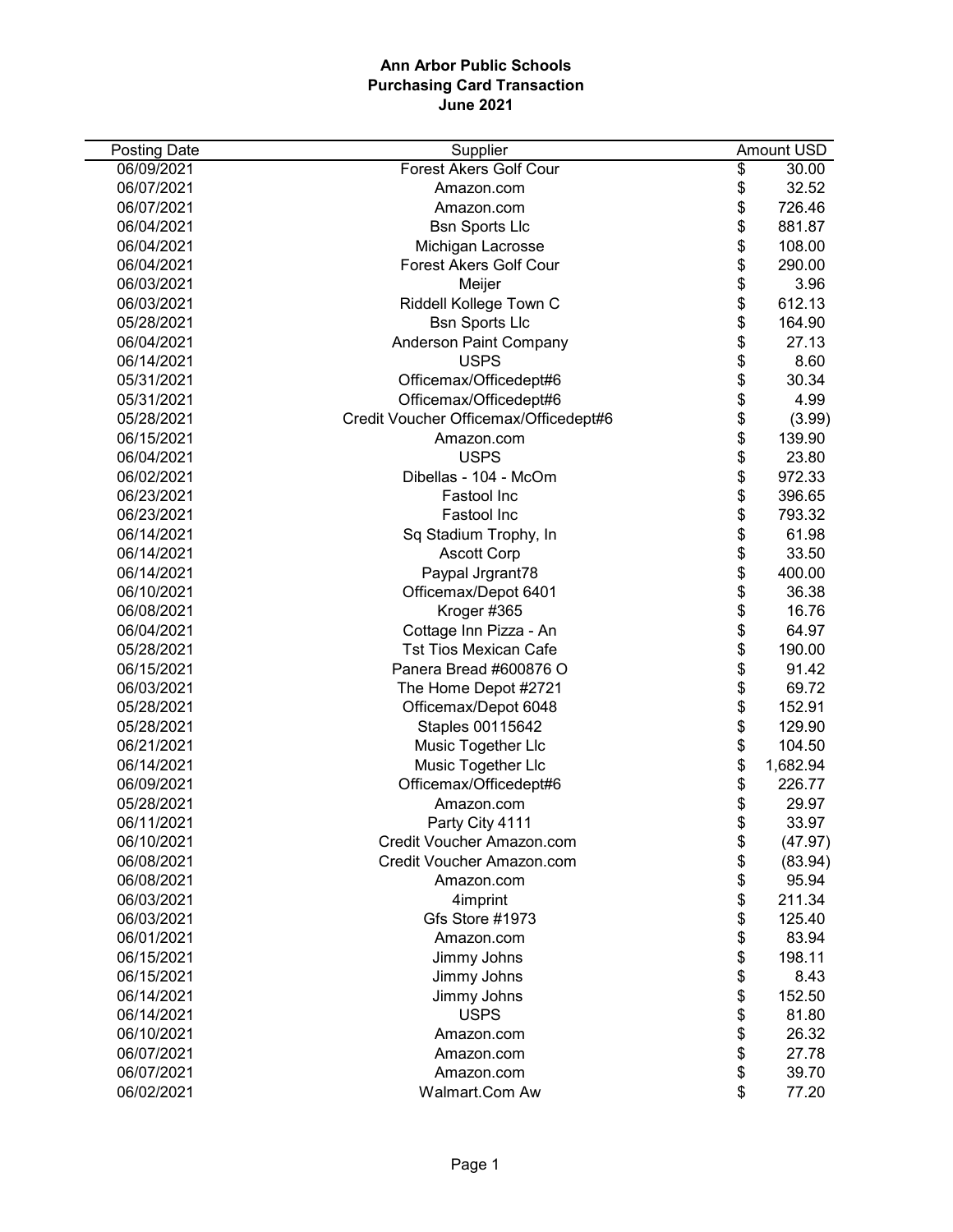| 05/28/2021 | Gbc E-Commerce                        | \$<br>209.60   |
|------------|---------------------------------------|----------------|
| 06/25/2021 | <b>USPS</b>                           | \$<br>56.60    |
| 06/16/2021 | Credit Voucher Amazon.com             | \$<br>(26.99)  |
| 06/15/2021 | <b>Teachers Discovery</b>             | \$<br>330.31   |
| 06/11/2021 | Baudville Inc.                        | \$<br>270.58   |
| 06/10/2021 | <b>Teachers Discovery</b>             | \$<br>287.18   |
| 06/09/2021 | Tlf Nortons Flowers An                | \$<br>612.95   |
| 06/08/2021 | Kroger #689                           | \$<br>250.00   |
| 06/07/2021 | Credit Voucher Amazon.com             | \$<br>(26.99)  |
| 06/07/2021 | Credit Voucher Amazon.com             | \$<br>(26.99)  |
| 06/02/2021 | <b>USPS</b>                           | \$<br>9.55     |
| 06/02/2021 | Amazon.com                            | \$<br>39.88    |
| 05/31/2021 | Demco Inc                             | \$<br>45.53    |
| 05/31/2021 | Amazon.com                            | \$<br>68.90    |
| 06/18/2021 | Residence Inns Ann Arb                | \$<br>348.60   |
| 06/04/2021 | Residence Inns Ann Arb                | \$<br>174.30   |
| 06/22/2021 | <b>Current Electric Motor</b>         | \$<br>1,425.00 |
| 06/21/2021 | Grainger                              | \$<br>832.79   |
| 06/18/2021 | Grainger                              | \$<br>212.88   |
| 06/18/2021 | Alro Steel Corp                       | \$<br>223.00   |
| 06/16/2021 | <b>Bearing Service Lvn</b>            | \$<br>1,547.47 |
| 06/11/2021 | Grainger                              | \$<br>162.95   |
| 06/10/2021 | Thermalnetics, Inc.                   | \$<br>165.60   |
| 06/08/2021 | Thermalnetics, Inc.                   | \$<br>984.43   |
| 06/07/2021 | Grainger                              | \$<br>100.20   |
| 06/07/2021 | Amazon.com                            | \$<br>139.99   |
| 06/07/2021 | Grainger                              | \$<br>755.66   |
| 06/04/2021 | Thermalnetics, Inc.                   | \$<br>2,490.88 |
| 06/02/2021 | Dj Conley Associates I                | \$<br>1,158.00 |
| 06/02/2021 | Dj Conley Associates I                | \$<br>1,158.00 |
| 05/31/2021 | Thermalnetics, Inc.                   | \$<br>117.10   |
| 06/21/2021 | Ssi School Specialty                  | \$<br>56.68    |
| 06/14/2021 | Jimmy Johns                           | \$<br>413.00   |
| 06/10/2021 | <b>Blt Tentandtable.Com</b>           | \$<br>1,233.72 |
| 05/31/2021 | A-1 Rental Inc                        | \$<br>724.00   |
| 05/31/2021 | Dollarbill Copying                    | \$<br>567.80   |
| 05/31/2021 | Michaels Stores 3744                  | \$<br>201.47   |
| 06/23/2021 | <b>Mailchimp Monthly</b>              | \$<br>200.00   |
| 05/31/2021 | In Jewish Community M                 | \$<br>278.00   |
| 06/11/2021 | Pistons Sports & Ent                  | \$<br>100.00   |
| 06/11/2021 | <b>USPS</b>                           | \$<br>18.80    |
| 06/07/2021 | Amazon.com                            | \$<br>35.84    |
| 06/07/2021 | Amazon.com                            | \$<br>39.99    |
| 06/01/2021 | Amazon.com                            | \$<br>31.86    |
| 06/14/2021 | Meijer                                | \$<br>37.98    |
| 06/14/2021 | <b>Gift Studies Web</b>               | \$<br>663.00   |
| 06/10/2021 | Credit Voucher Insomnia Cookies - Eas | \$<br>(9.18)   |
| 06/08/2021 | Sq Washtenaw Dairy                    | \$<br>329.70   |
| 06/08/2021 | Jimmy Johns                           | \$<br>168.00   |
| 06/07/2021 | Meijer                                | \$<br>17.99    |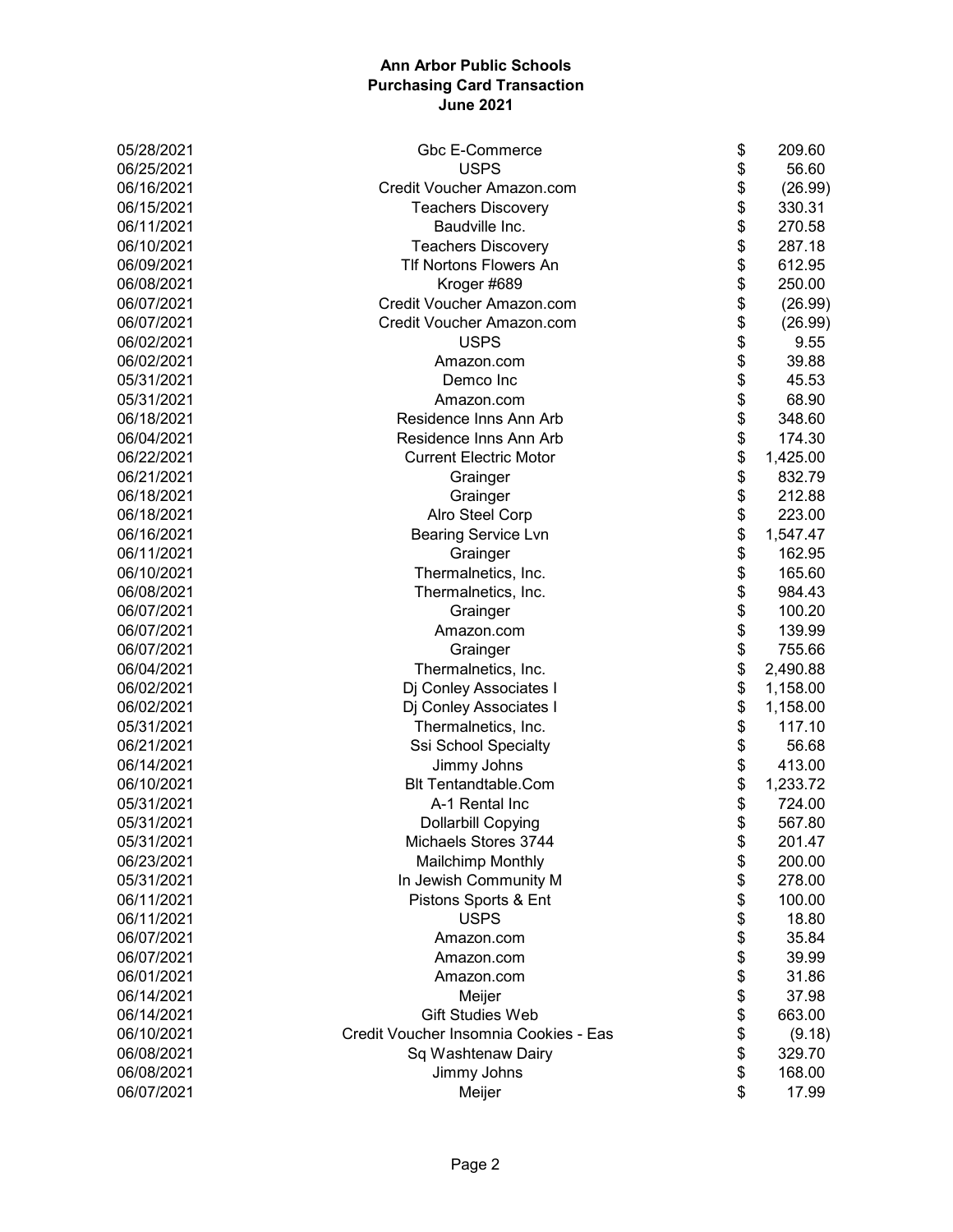| 06/07/2021 | Insomnia Cookies - Eas                 | \$<br>191.36   |
|------------|----------------------------------------|----------------|
| 06/07/2021 | Little Caesars 0007 00                 | \$<br>49.60    |
| 06/07/2021 | Meijer                                 | \$<br>500.00   |
| 06/07/2021 | Dollartree                             | \$<br>6.00     |
| 06/07/2021 | Meijer                                 | \$<br>67.00    |
| 06/04/2021 | Plum Market Ann Arbor                  | \$<br>5.99     |
| 06/03/2021 | Panera Bread #600878 O                 | \$<br>67.75    |
| 06/03/2021 | Meijer                                 | \$<br>108.02   |
| 05/31/2021 | Carstickers.Com                        | \$<br>315.00   |
| 05/28/2021 | Sp Tribute.Co                          | \$<br>25.00    |
| 06/21/2021 | <b>Credit Voucher Cricket Wireless</b> | \$<br>(100.00) |
| 06/04/2021 | <b>Texas Computer Educati</b>          | \$<br>179.00   |
| 06/04/2021 | Jiffyshirts.Com US L.P                 | \$<br>86.18    |
| 05/31/2021 | Low Incidence Outreach                 | \$<br>100.00   |
| 05/28/2021 | Paypal Scalarspubl                     | \$<br>155.00   |
| 06/21/2021 | <b>Heikkinen Productions</b>           | \$<br>2,415.00 |
| 06/17/2021 | Officemax/Depot 6401                   | \$<br>43.99    |
| 06/04/2021 | <b>Dollar Tree</b>                     | \$<br>151.00   |
| 06/04/2021 | Party City Bopis                       | \$<br>76.62    |
| 06/04/2021 | Mi State Police Ichat                  | \$<br>10.00    |
| 06/03/2021 | Demco Inc                              | \$<br>58.50    |
| 06/25/2021 | Signs Tags Llc                         | \$<br>161.00   |
| 06/25/2021 | Rei Greenwoodheinemann                 | \$<br>632.37   |
| 06/21/2021 | In Midwest Graphics A                  | \$<br>543.00   |
| 06/14/2021 | Ups 29x5fceghsa                        | \$<br>5.80     |
| 06/14/2021 | Ups 1z2t307y4393588224                 | \$<br>48.98    |
| 06/11/2021 | Mi State Police Ichat                  | \$<br>20.00    |
| 06/18/2021 | Meijer                                 | \$<br>234.17   |
| 06/17/2021 | <b>Dollartree</b>                      | \$<br>83.00    |
| 06/11/2021 | Calif League Of School                 | \$<br>558.00   |
| 06/02/2021 | Arbor Springs Water Co                 | \$<br>308.00   |
| 06/25/2021 | Credit Voucher Shinola                 | \$<br>(11.70)  |
| 06/25/2021 | Inst Cont Legal Edu                    | \$<br>128.50   |
| 06/18/2021 | Shinola                                | \$<br>206.70   |
| 06/15/2021 | Fedex 413722336                        | \$<br>31.63    |
| 06/10/2021 | Linkedin-649 2690693                   | \$<br>446.52   |
| 06/08/2021 | Indeed                                 | \$<br>508.70   |
| 06/03/2021 | Indeed                                 | \$<br>487.36   |
| 06/03/2021 | Signs By Tomorrow                      | \$<br>207.00   |
| 06/02/2021 | Fedex 412495221                        | \$<br>15.88    |
| 06/02/2021 | Panera Bread #600874 O                 | \$<br>25.97    |
| 05/31/2021 | Indeed                                 | \$<br>505.60   |
| 05/31/2021 | D J Wall-St-Journal                    | \$<br>38.99    |
| 05/28/2021 | Fedex 412026218                        | \$<br>6.88     |
| 06/07/2021 | Kroger #689                            | \$<br>55.00    |
| 06/02/2021 | Officemax/Depot 6401                   | \$<br>57.56    |
| 06/07/2021 | Forum Com Printing Far                 | \$<br>176.00   |
| 06/07/2021 | Amazon.com                             | \$<br>893.93   |
| 06/04/2021 | <b>International Literacy</b>          | \$<br>232.00   |
| 06/03/2021 | Radisson                               | \$<br>437.64   |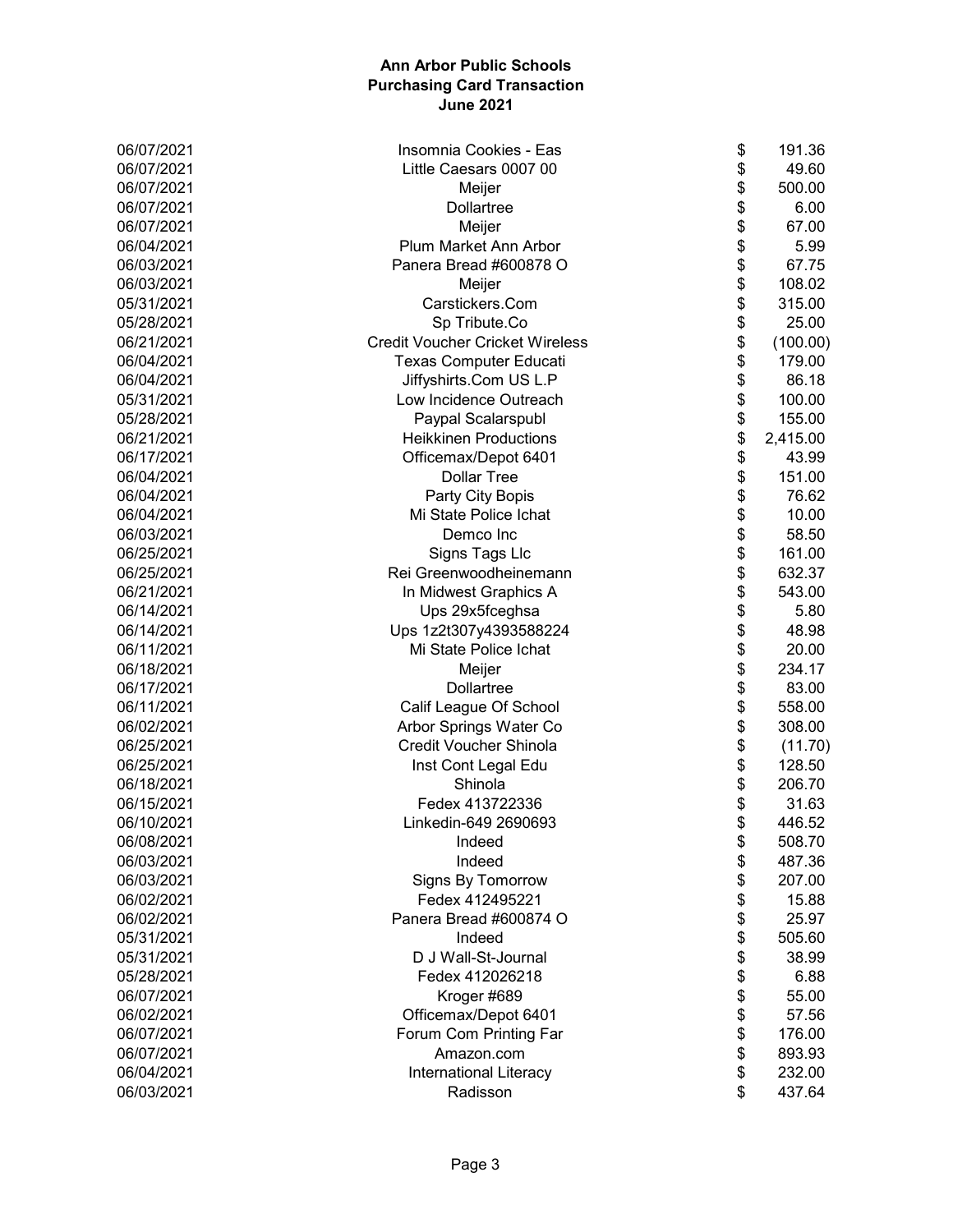| 06/02/2021 | Officemax/Officedept#6     | \$<br>34.15     |
|------------|----------------------------|-----------------|
| 05/31/2021 | Officemax/Officedept#6     | \$<br>95.92     |
| 05/28/2021 | Amazon.com                 | \$<br>23.80     |
| 06/07/2021 | Robert Half Intl           | \$<br>16,160.00 |
| 06/22/2021 | Miaaa Membership           | \$<br>57.20     |
| 06/22/2021 | Miaaa Membership           | \$<br>161.20    |
| 06/21/2021 | Sq Stadium Trophy, In      | \$<br>45.00     |
| 06/21/2021 | Sq Stadium Trophy, In      | \$<br>64.90     |
| 06/18/2021 | Service Sports Inc         | \$<br>7,000.00  |
| 06/14/2021 | Sq Stadium Trophy, In      | \$<br>45.00     |
| 06/10/2021 | Sq Stadium Trophy, In      | \$<br>745.00    |
| 06/10/2021 | Sq Stadium Trophy, In      | \$<br>85.00     |
| 06/09/2021 | Enterprise Rent-A-Car      | \$<br>105.36    |
| 06/09/2021 | Enterprise Rent-A-Car      | \$<br>68.16     |
| 06/08/2021 | Enterprise Rent-A-Car      | \$<br>96.88     |
| 06/08/2021 | Enterprise Rent-A-Car      | \$<br>80.88     |
| 06/04/2021 | Enterprise Rent-A-Car      | \$<br>90.94     |
| 06/04/2021 | <b>Dollarbill Copying</b>  | \$<br>73.50     |
| 06/04/2021 | <b>Dollarbill Copying</b>  | \$<br>40.15     |
| 06/03/2021 | Wildlife Services Of M     | \$<br>350.00    |
| 06/03/2021 | Wildlife Services Of M     | \$<br>210.00    |
| 06/03/2021 | Wildlife Services Of M     | \$<br>1,100.00  |
| 06/11/2021 | Eai Education              | \$<br>74.85     |
| 06/01/2021 | Amazon.com                 | \$<br>78.71     |
| 06/25/2021 | Amazon.com                 | \$<br>22.88     |
| 06/25/2021 | Credit Voucher Zoom.Us     | \$<br>(0.90)    |
| 06/23/2021 | Zoom.Us                    | \$<br>14.99     |
| 06/23/2021 | Zoom.Us                    | \$<br>15.89     |
| 06/22/2021 | Zoom.Us                    | \$<br>14.99     |
| 06/21/2021 | Jimmy Johns                | \$<br>112.00    |
| 06/18/2021 | Amazon.com                 | \$<br>44.97     |
| 06/14/2021 | Zoom.Us                    | \$<br>14.99     |
| 06/14/2021 | Zoom.Us                    | \$<br>14.99     |
| 06/07/2021 | Zoom.Us                    | \$<br>14.99     |
| 06/07/2021 | Amazon.com                 | \$<br>71.08     |
| 06/07/2021 | Amazon.com                 | \$<br>41.76     |
| 06/04/2021 | Amazon.com                 | \$<br>30.99     |
| 05/31/2021 | Michaels Stores 4744       | \$<br>102.92    |
| 05/31/2021 | Mi State Police Ichat      | \$<br>50.00     |
| 06/15/2021 | <b>USPS</b>                | \$<br>98.50     |
| 06/11/2021 | Inter State Studio And     | \$<br>1,900.00  |
| 06/11/2021 | Paypal Bamphotollc         | \$<br>500.00    |
| 06/10/2021 | Gfs Store #0868            | \$<br>212.09    |
| 06/10/2021 | Meijer                     | \$<br>15.93     |
| 06/08/2021 | <b>Dollarbill Copying</b>  | \$<br>675.17    |
| 06/08/2021 | Herff Jones Schol 7900     | \$<br>238.88    |
| 06/02/2021 | Officemax/Depot 6401       | \$<br>17.98     |
| 05/31/2021 | In Satchels Bbq, Llc       | \$<br>908.16    |
| 05/31/2021 | <b>TIf Thrifty Florist</b> | \$<br>163.94    |
| 06/18/2021 | American Assoc Of Scho     | \$<br>470.00    |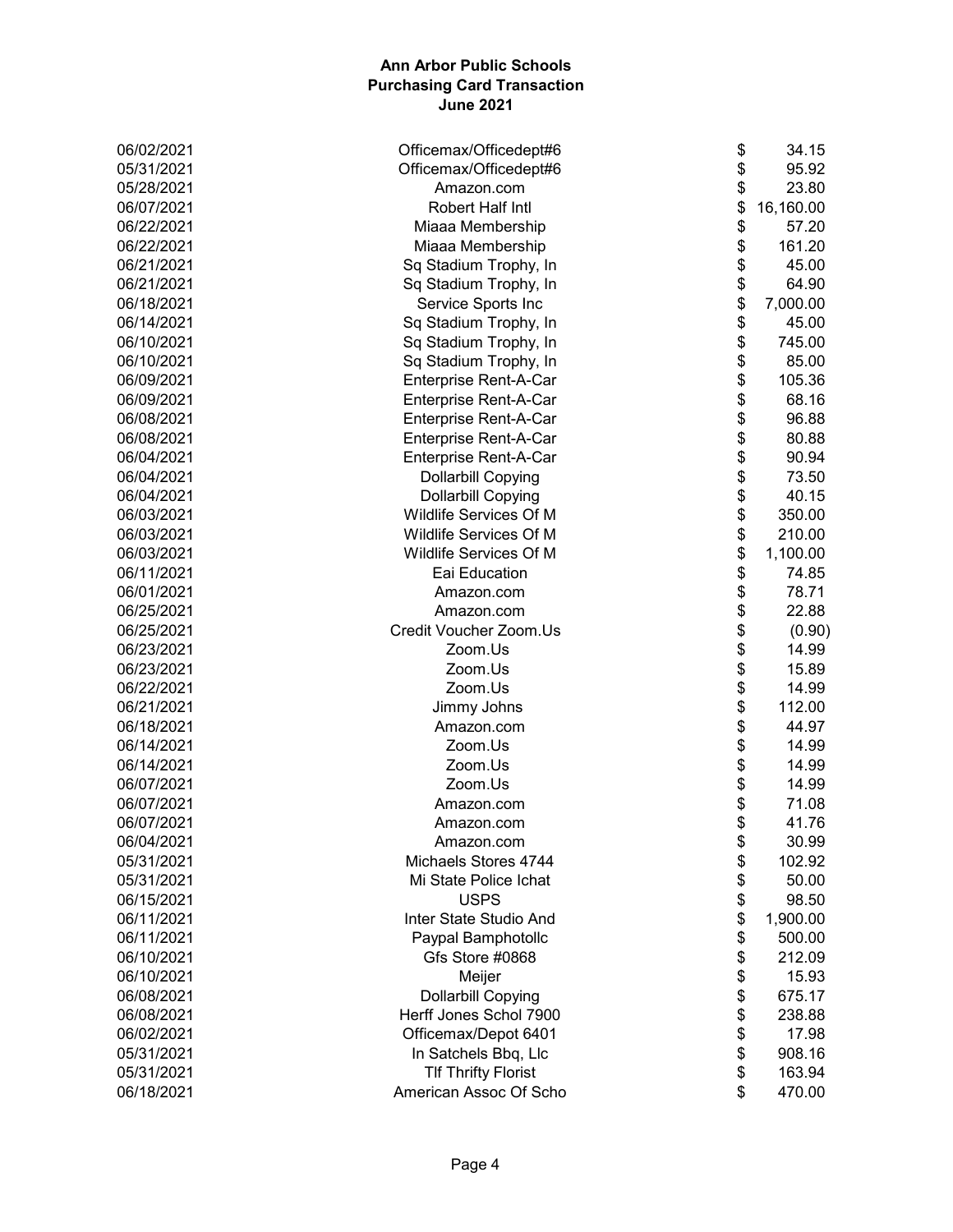| 06/24/2021 | In Dummies On The Run               | \$<br>100.00   |
|------------|-------------------------------------|----------------|
| 06/21/2021 | Ibt Nashville-Idemia Finger Prints  | \$<br>1,290.00 |
| 06/16/2021 | <b>USPS</b>                         | \$<br>63.75    |
| 06/04/2021 | Rei Greenwoodheinemann              | \$<br>1,023.00 |
| 06/04/2021 | Inch Memorials                      | \$<br>200.00   |
| 06/17/2021 | Credit Voucher A-1 Rental Inc       | \$<br>(25.00)  |
| 06/09/2021 | A-1 Rental Inc                      | \$<br>199.62   |
| 06/08/2021 | Kroger #689                         | \$<br>1.99     |
| 06/07/2021 | <b>Buschs #1035</b>                 | \$<br>14.17    |
| 05/31/2021 | Sq Washtenaw Dairy                  | \$<br>285.00   |
| 06/17/2021 | Zippy Auto Wash                     | \$<br>7.99     |
| 06/15/2021 | Kudoboard                           | \$<br>5.99     |
| 06/15/2021 | Kudoboard                           | \$<br>5.99     |
| 06/15/2021 | Kudoboard                           | \$<br>5.99     |
| 06/15/2021 | Kudoboard                           | \$<br>5.99     |
| 06/15/2021 | Kudoboard                           | \$<br>5.99     |
| 06/15/2021 | Kudoboard                           | \$<br>5.99     |
| 06/07/2021 | Amazon.com                          | \$<br>78.95    |
| 06/04/2021 | Officemax/Officedept#6              | \$<br>51.12    |
| 06/14/2021 | Dominos 1118                        | \$<br>71.52    |
| 06/11/2021 | Dominos 1118                        | \$<br>70.45    |
| 06/03/2021 | Dropbox Bpw81h195f23                | \$<br>119.88   |
| 06/04/2021 | Stadium Hardware                    | \$<br>31.96    |
| 06/02/2021 | Target 00006346                     | \$<br>40.00    |
| 06/01/2021 | Target 00002782                     | \$<br>135.00   |
| 06/07/2021 | Washtenaw Co Envrmtl H              | \$<br>159.00   |
| 06/16/2021 | Getaway Tours & Charte              | \$<br>715.85   |
| 06/11/2021 | Credit Voucher Amazon.Com           | \$<br>(103.95) |
| 06/04/2021 | Stapls7331967818000001              | \$<br>10.58    |
| 06/03/2021 | Wave - Pinard And Son               | \$<br>420.00   |
| 06/01/2021 | Amazon.com                          | \$<br>37.89    |
| 06/01/2021 | Amazon.com                          | \$<br>32.88    |
| 06/01/2021 | Amazon.com                          | \$<br>150.00   |
| 05/28/2021 | Stapls7331638500000001              | \$<br>15.87    |
| 06/23/2021 | Dreamstime.Com                      | \$<br>25.00    |
| 06/21/2021 | Prime Video 219mu0ny2               | \$<br>6.99     |
| 06/21/2021 | Foresight Group Inc                 | \$<br>997.68   |
| 06/14/2021 | In Video And Internet               | \$<br>3,838.81 |
| 06/14/2021 | In Video And Internet               | \$<br>4,259.05 |
| 06/14/2021 | In Video And Internet               | \$<br>4,387.80 |
| 06/14/2021 | In Video And Internet               | \$<br>4,130.30 |
| 06/14/2021 | In Video And Internet               | \$<br>3,847.05 |
| 06/11/2021 | In Video And Internet               | \$<br>666.93   |
| 06/03/2021 | Amazon.com                          | \$<br>99.94    |
| 06/02/2021 | Panera Bread #600876 O              | \$<br>17.36    |
| 06/02/2021 | In Video And Internet               | \$<br>1,626.11 |
| 06/02/2021 | In Video And Internet               | \$<br>1,954.43 |
| 06/02/2021 | In Video And Internet               | \$<br>3,804.56 |
| 06/22/2021 | <b>Credit Voucher Superior Text</b> | \$<br>(15.95)  |
| 06/14/2021 | Gfs Store #0868                     | \$<br>143.75   |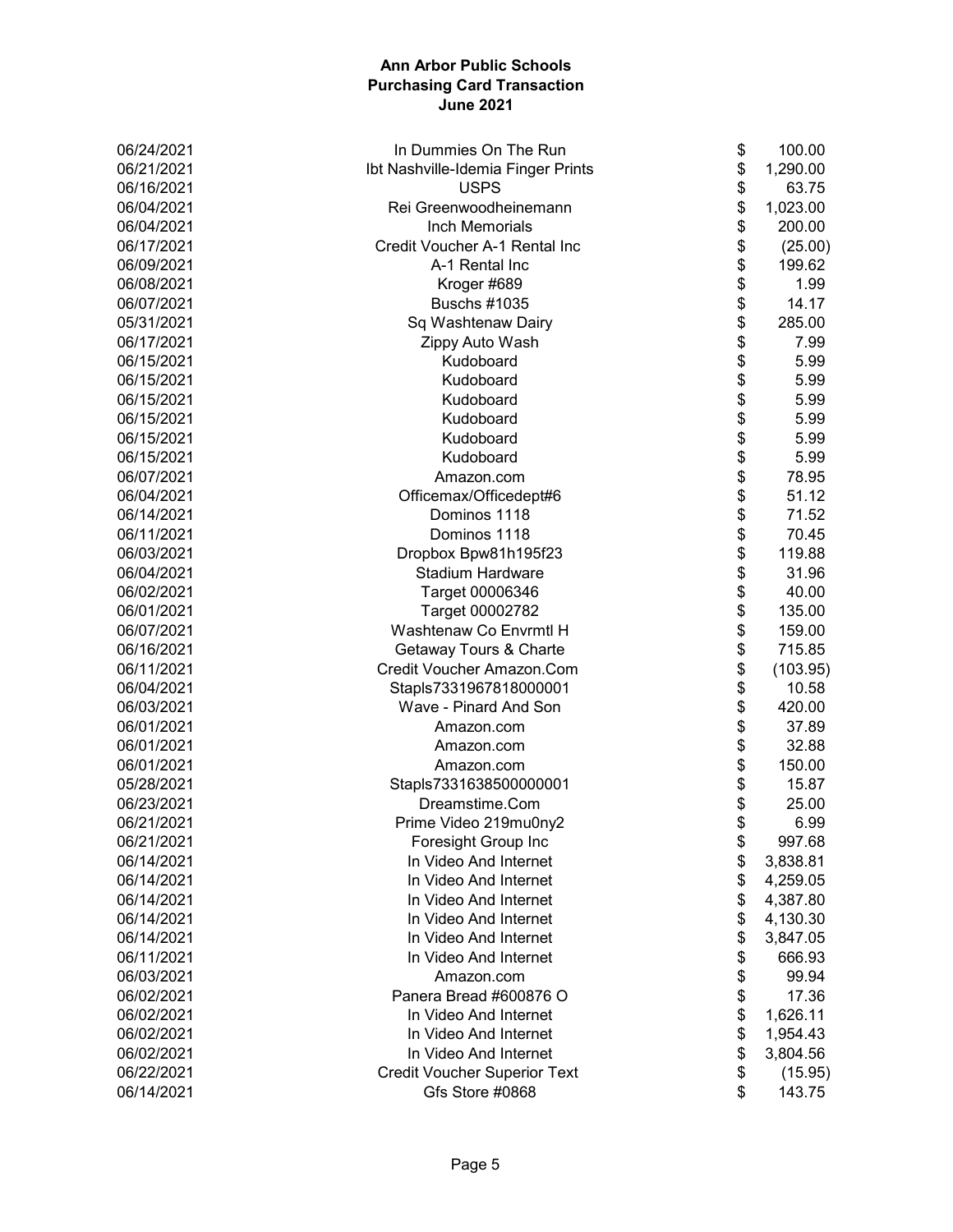| 06/09/2021 | TIf Nortons Flowers An              | \$<br>52.90    |
|------------|-------------------------------------|----------------|
| 06/07/2021 | <b>Superior Text</b>                | \$<br>414.70   |
| 06/07/2021 | In University Transla               | \$<br>180.00   |
| 06/07/2021 | Paypal Konaicewest                  | \$<br>900.00   |
| 06/07/2021 | Des Moines Stamp Mfg C              | \$<br>282.00   |
| 06/04/2021 | <b>Dollarbill Copying</b>           | \$<br>309.32   |
| 06/04/2021 | Credit Voucher Barnes & Noble #2107 | \$<br>(8.01)   |
| 06/03/2021 | Barnes & Noble #2107                | \$<br>33.92    |
| 06/02/2021 | Officemax/Officedept#6              | \$<br>70.60    |
| 06/01/2021 | Amazon.com                          | \$<br>59.97    |
| 05/31/2021 | Cottage Inn Pizza - An              | \$<br>133.64   |
| 06/14/2021 | Amazon.com                          | \$<br>831.76   |
| 06/02/2021 | Lowes #01750                        | \$<br>39.30    |
| 06/02/2021 | Amazon.com                          | \$<br>51.47    |
| 06/02/2021 | Lowes #01750                        | \$<br>61.85    |
| 05/31/2021 | Amazon.com                          | \$<br>89.85    |
| 05/31/2021 | Amazon.com                          | \$<br>29.95    |
| 05/31/2021 | Amazon.com                          | \$<br>29.95    |
| 06/04/2021 | Officemax/Officedept#6              | \$<br>25.44    |
| 06/02/2021 | Gfs Store #1973                     | \$<br>30.98    |
| 06/14/2021 | Msbo                                | \$<br>310.00   |
| 06/11/2021 | Fleetpride477                       | \$<br>257.39   |
| 06/25/2021 | Bureaueduca                         | \$<br>298.00   |
| 06/25/2021 | Michigan Virtual U                  | \$<br>200.00   |
| 06/25/2021 | Michigan Virtual U                  | \$<br>200.00   |
| 06/25/2021 | Michigan Virtual U                  | \$<br>345.00   |
| 06/22/2021 | <b>Branksome Hall</b>               | \$<br>650.00   |
| 06/22/2021 | <b>Branksome Hall</b>               | \$<br>356.81   |
| 06/22/2021 | <b>Branksome Hall</b>               | \$<br>650.00   |
| 06/22/2021 | <b>Branksome Hall</b>               | \$<br>356.81   |
| 06/22/2021 | <b>Branksome Hall</b>               | \$<br>650.00   |
| 06/22/2021 | <b>Branksome Hall</b>               | \$<br>356.81   |
| 06/21/2021 | Officemax/Officedept#6              | \$<br>185.40   |
| 06/21/2021 | Food Safety Of Michiga              | \$<br>129.00   |
| 06/18/2021 | Amazon.com                          | \$<br>154.77   |
| 06/17/2021 | Amazon.com                          | \$<br>15.98    |
| 06/17/2021 | Amazon.com                          | \$<br>1,009.83 |
| 06/15/2021 | Tnwm Soe Cvent                      | \$<br>700.00   |
| 06/15/2021 | Us Math Recovery C                  | \$<br>995.00   |
| 06/14/2021 | <b>Branksome Hall</b>               | \$<br>650.00   |
| 06/14/2021 | <b>Branksome Hall</b>               | \$<br>363.39   |
| 06/14/2021 | Msbo                                | \$<br>150.00   |
| 06/14/2021 | <b>Branksome Hall</b>               | \$<br>650.00   |
| 06/14/2021 | <b>Branksome Hall</b>               | \$<br>363.39   |
| 06/14/2021 | Amazon.com                          | \$<br>23.96    |
| 06/14/2021 | <b>Branksome Hall</b>               | \$<br>650.00   |
| 06/14/2021 | <b>Branksome Hall</b>               | \$<br>363.39   |
| 06/14/2021 | Amazon.com                          | \$<br>965.78   |
| 06/14/2021 | <b>Branksome Hall</b>               | \$<br>650.00   |
| 06/14/2021 | <b>Branksome Hall</b>               | \$<br>363.39   |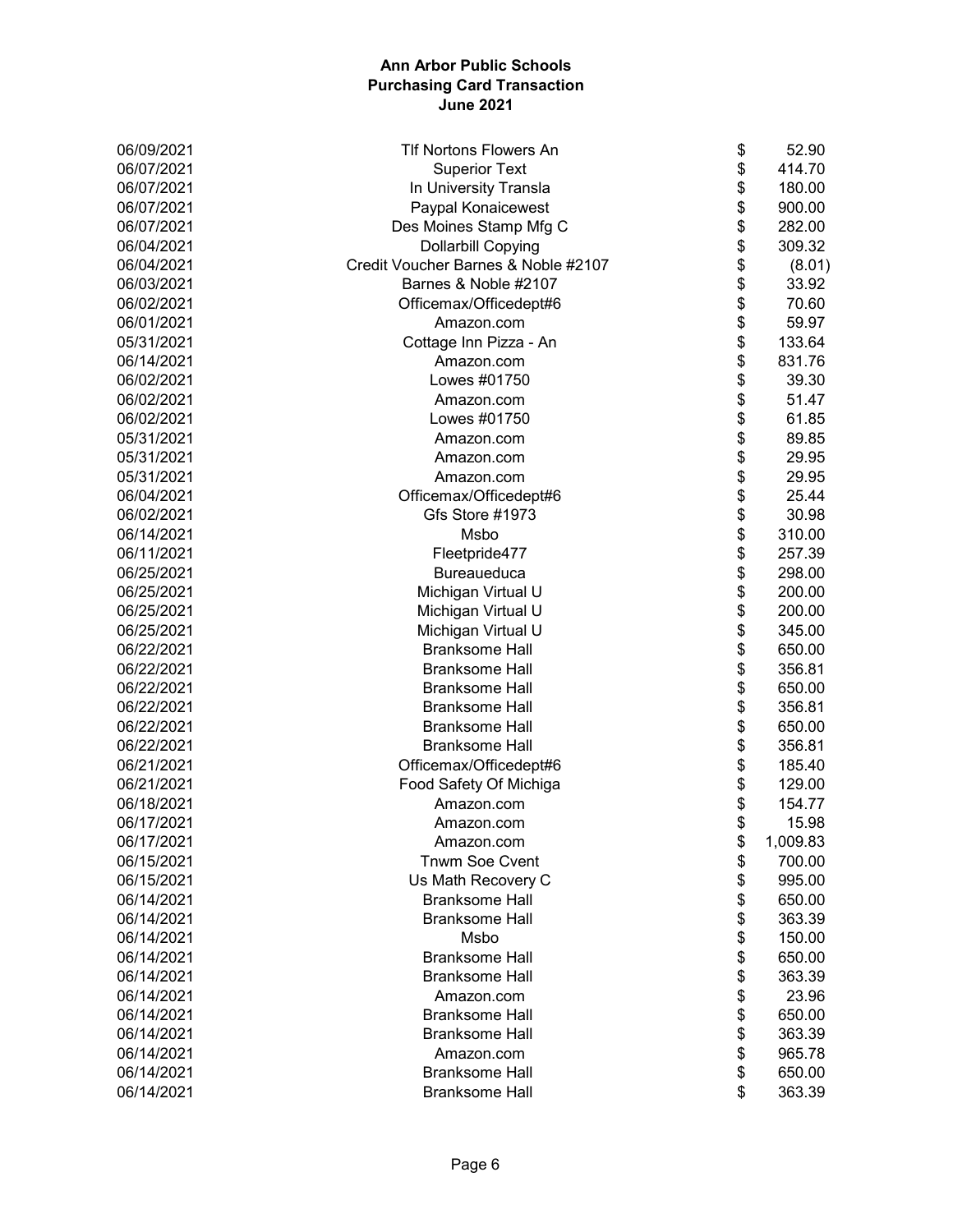| 06/14/2021 | <b>Branksome Hall</b>               | \$       | 650.00            |
|------------|-------------------------------------|----------|-------------------|
| 06/14/2021 | <b>Branksome Hall</b>               | \$       | 363.39            |
| 06/14/2021 | <b>Branksome Hall</b>               | \$       | 650.00            |
| 06/14/2021 | <b>Branksome Hall</b>               | \$       | 363.39            |
| 06/14/2021 | <b>Branksome Hall</b>               | \$       | 650.00            |
| 06/14/2021 | <b>Branksome Hall</b>               | \$       | 363.39            |
| 06/14/2021 | National Foreign Langu              | \$       | 600.00            |
| 06/14/2021 | <b>Branksome Hall</b>               | \$       | 650.00            |
| 06/14/2021 | <b>Branksome Hall</b>               | \$       | 363.39            |
| 06/09/2021 | Att Bill Payment                    | \$       | 238.30            |
| 06/09/2021 | Sp Arbor Scientific                 | \$       | 57.43             |
| 06/07/2021 | Amazon.com                          | \$       | 547.40            |
| 06/02/2021 | Amazon.com                          | \$       | 42.55             |
| 06/01/2021 | Amazon.com                          | \$       | 85.00             |
| 06/01/2021 | Amazon.com                          | \$       | 85.00             |
| 06/01/2021 | Amazon.com                          | \$       | 85.00             |
| 06/01/2021 | Amazon.com                          | \$       | 65.00             |
| 06/01/2021 | Amazon.com                          | \$       | 67.96             |
| 05/31/2021 | Amazon.com                          | \$       | 19.98             |
| 05/31/2021 | Us Math Recovery C                  | \$       | 895.00            |
| 05/31/2021 | Amazon.com                          | \$       | 62.41             |
| 06/25/2021 | Target.Com                          | \$       | 18.99             |
| 06/25/2021 | Target.Com                          | \$       | 10.00             |
| 06/23/2021 | Sq Square Weebly                    | \$       | 29.95             |
| 06/18/2021 | Sq Square Weebly                    | \$       | 144.00            |
| 06/16/2021 | The M Den On Campus                 | \$       | 295.00            |
| 06/16/2021 | Amazon.com                          | \$       | 11.01             |
| 06/10/2021 | Submittable Payment                 | \$       | 6,200.00          |
| 06/07/2021 | Target.Com                          | \$       | 199.67            |
| 06/03/2021 | Credit Voucher Target.Com           | \$       | (3.95)            |
| 06/03/2021 | Credit Voucher Target.Com           | \$       | (5.15)            |
| 05/31/2021 | <b>Mailchimp Misc</b>               | \$       | 9.99              |
| 06/07/2021 | Amazon.com                          | \$       | 363.23            |
| 06/01/2021 | Amazon.com                          | \$       | 23.94             |
| 06/25/2021 | <b>Grand Trav Resort</b>            | \$       | 188.00            |
| 06/21/2021 | Amazon.com                          | \$       | 74.42             |
| 06/11/2021 | Docusign                            |          | 960.00            |
| 06/17/2021 | Mi State Police Ichat               | \$<br>\$ | 100.00            |
| 06/16/2021 | Mi State Police Ichat               | \$       | 100.00            |
| 06/16/2021 | Mi State Police Ichat               | \$       | 10.00             |
| 06/15/2021 | Mi State Police Ichat               |          | 10.00             |
| 06/04/2021 |                                     | \$       | 700.00            |
| 06/23/2021 | Livonia Lock And Key<br>Amazon.com  | \$<br>\$ | 143.29            |
| 06/21/2021 | Credit Voucher The Home Depot #2721 |          | (29.94)           |
| 06/17/2021 |                                     | \$       |                   |
| 06/10/2021 | Credit Voucher The Home Depot #2721 | \$       | (109.00)<br>29.94 |
|            | Homedepot.Com                       | \$       |                   |
| 06/09/2021 | The Home Depot #2721                | \$       | 109.00            |
| 06/09/2021 | The Home Depot #2721                | \$       | 29.94             |
| 06/04/2021 | Meijer                              | \$       | 26.79             |
| 05/31/2021 | The Home Depot #2721                | \$       | 153.24            |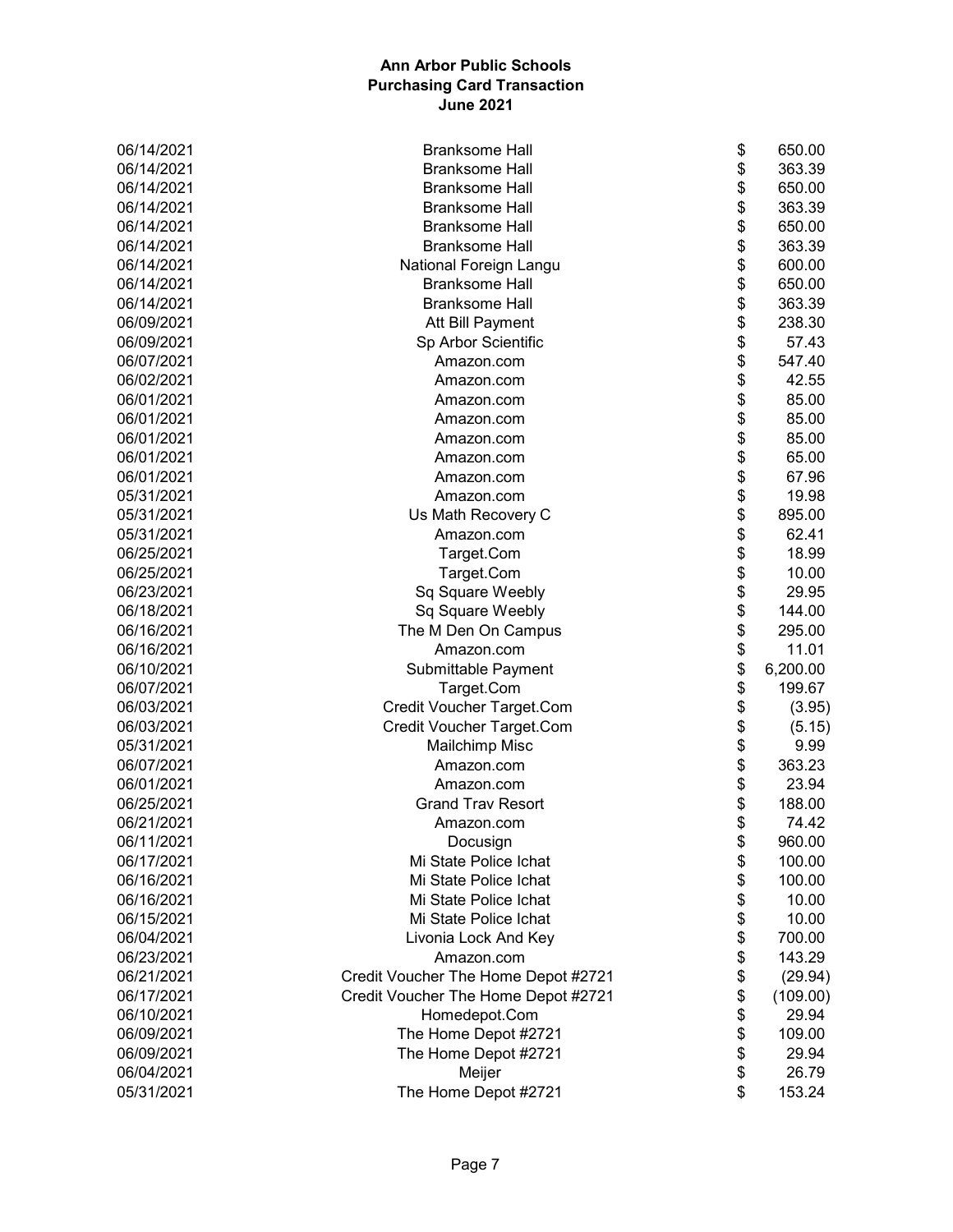| 05/31/2021 | \$<br>The Home Depot #2721                      | 119.00    |
|------------|-------------------------------------------------|-----------|
| 05/31/2021 | \$<br><b>Sticker Mule</b>                       | 112.00    |
| 05/31/2021 | \$<br><b>Upbeat Music App</b>                   | 9.99      |
| 05/31/2021 | \$<br><b>Upbeat Music App</b>                   | 9.99      |
| 05/31/2021 | \$<br><b>Upbeat Music App</b>                   | 9.99      |
| 05/31/2021 | \$<br><b>Upbeat Music App</b>                   | 9.99      |
| 05/31/2021 | \$<br>City Of Ann Arbor Park                    | 75.00     |
| 05/28/2021 | \$<br><b>Upbeat Music App</b>                   | 39.99     |
| 05/28/2021 | \$<br><b>Upbeat Music App</b>                   | 39.99     |
| 05/28/2021 | \$<br><b>Upbeat Music App</b>                   | 39.99     |
| 05/28/2021 | \$<br><b>Upbeat Music App</b>                   | 39.99     |
| 05/28/2021 | \$<br><b>Upbeat Music App</b>                   | 9.99      |
| 05/28/2021 | \$<br><b>Upbeat Music App</b>                   | 39.99     |
| 06/25/2021 | \$<br>Officemax/Officedept#6                    | 56.21     |
| 06/24/2021 | \$<br>Amazon.com                                | 41.82     |
| 06/24/2021 | \$<br>Amazon.com                                | 14.99     |
| 06/24/2021 | \$<br>Amazon.com                                | 55.99     |
| 06/24/2021 | \$<br>Amazon.com                                | 23.85     |
| 06/23/2021 | \$<br>Amazon.com                                | 109.00    |
| 06/23/2021 | \$<br>Officemax/Officedept#6                    | 54.38     |
| 06/23/2021 | \$<br>Amazon.com                                | 495.00    |
| 06/23/2021 | \$<br><b>Sweetwater Sound</b>                   | 1,396.00  |
| 06/22/2021 | \$<br>Vzwrlss Bill Pay Vb                       | 6,411.58  |
| 06/22/2021 | \$<br>Vzwrlss Bill Pay Vb                       | 15,497.78 |
| 06/22/2021 | \$<br>Dnh Godaddy.Com                           | 161.36    |
| 06/21/2021 | \$<br>Logmein Rescue                            | 1,500.00  |
| 06/18/2021 | \$<br>B&h Photo 800-606-6969                    | 369.73    |
| 06/18/2021 | \$<br>Comcast                                   | 358.35    |
| 06/18/2021 | \$<br><b>Credit Voucher Comcast</b>             | (319.82)  |
| 06/14/2021 | \$<br>In A One Networks Con                     | 950.00    |
| 06/10/2021 | \$<br>Credit Voucher Amazon.com                 | (30.00)   |
| 06/08/2021 | \$<br>B&h Photo 800-606-6969                    | 995.00    |
| 06/07/2021 | \$<br><b>Credit Voucher Uline Ship Supplies</b> | (67.64)   |
| 06/07/2021 | \$<br>Comcast                                   | 205.90    |
| 06/07/2021 | \$<br>Comcast                                   | 319.82    |
| 06/04/2021 | \$<br>Comcast                                   | 882.23    |
| 06/04/2021 | \$<br>Amazon.com                                | 1.00      |
| 06/04/2021 | \$<br>Fedex Offic84200008425                    | 605.55    |
| 06/04/2021 | \$<br>Zoom.Us                                   | 1,564.93  |
| 06/03/2021 | \$<br>The Home Depot #2744                      | 1,089.32  |
| 06/02/2021 | \$<br><b>Uline Ship Supplies</b>                | 67.64     |
| 05/31/2021 | \$<br>The Home Depot #2721                      | 43.72     |
| 05/31/2021 | \$<br><b>Brewers</b> Inc                        | 138.00    |
| 05/31/2021 | \$<br>Amazon.com                                | 265.00    |
| 05/28/2021 | \$<br>Vzwrlss Bill Pay Vb                       | 10,325.61 |
| 05/28/2021 | \$<br>Officemax/Officedept#6                    | 195.60    |
| 05/28/2021 | \$<br>Amazon.com                                | 20.59     |
| 06/21/2021 | \$<br>City Of Ann Arbor                         | 2,735.00  |
| 06/21/2021 | \$<br>City Of Ann Arbor                         | 9,139.99  |
| 06/10/2021 | City Of Ann Arbor<br>\$                         | 748.22    |